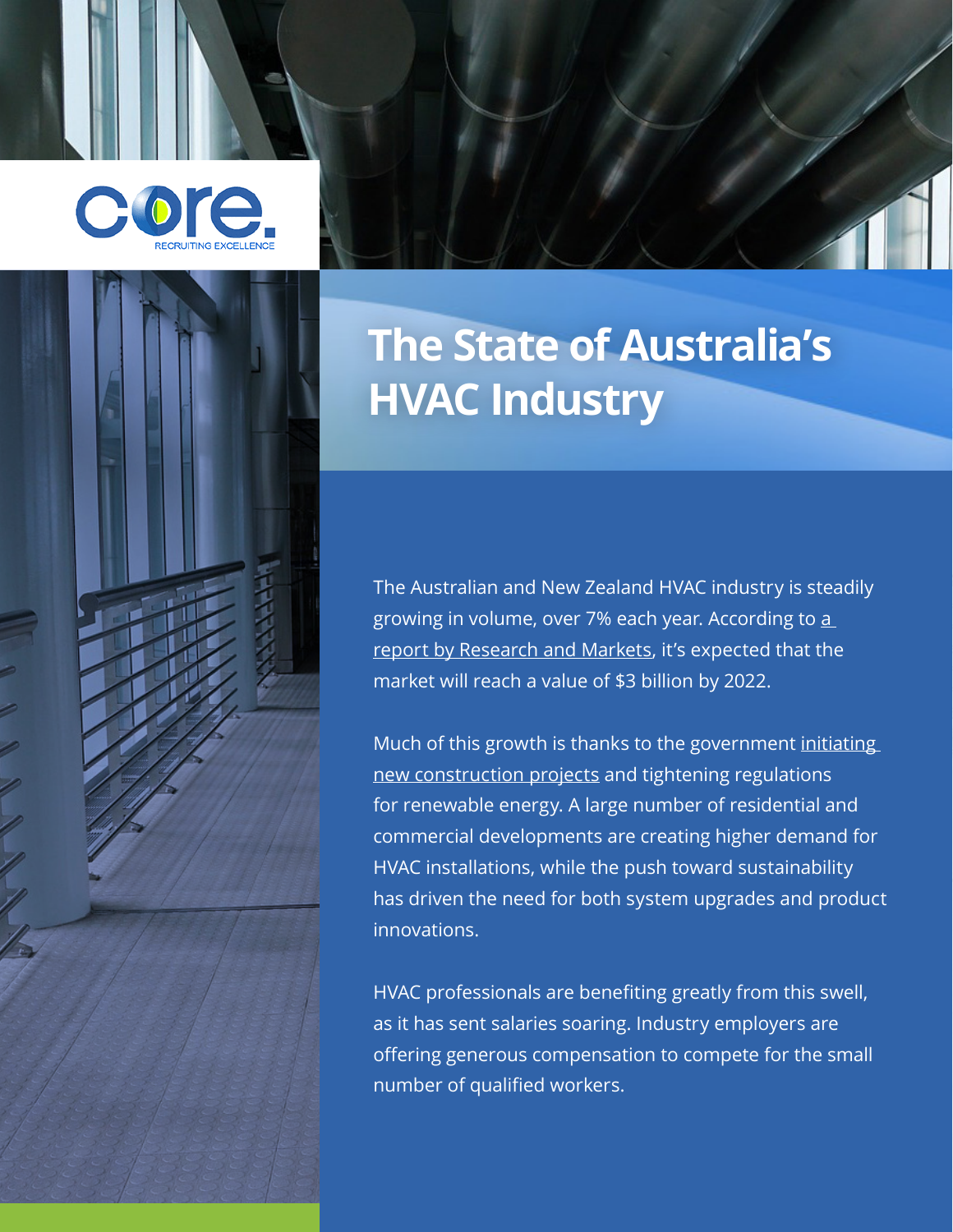# **Current Trends**

## **Tech Advancement**

Technology is spurring the HVAC industry forward, allowing for faster developments. A few big shifts are already underway:

# **• Tech-Driven Disruption**

Industry leaders are bracing for disruption in the years to come, as new innovators step into the market.

# **• Prevalence of HVAC Automation**

With the rising number of smart home apps and facility management systems, there's increasing demand for compatible HVAC systems.

#### **• Empowerment and Evolution via Tech**

Companies that optimise their operations by incorporating tech are gaining a competitive edge against those who remain stuck in their old ways.

## **Going Green**

Sustainability has become a top priority in Australian construction and facility management. This has made energy efficiency in HVAC products and services highly sought after. The industry is now addressing a variety of eco-conscious considerations, including:

- **• Solar compatibility**
- **• Response to facility demand**
- **• HVAC's role in sustainable design strategies**
- **• Keeping up with new industry regulations**
- **• Helping facilities meet government energy targets**

# **Current Challenges in the Industry**

#### **Candidate Shortage**

Australia has been suffering from a [big shortage](https://sourceable.net/is-australia-heading-for-a-construction-trade-shortage/) in the trades sector. This is largely because not enough young workers have entered the field to replace retiring workers. As more baby boomers age out, the talent pool gets even smaller.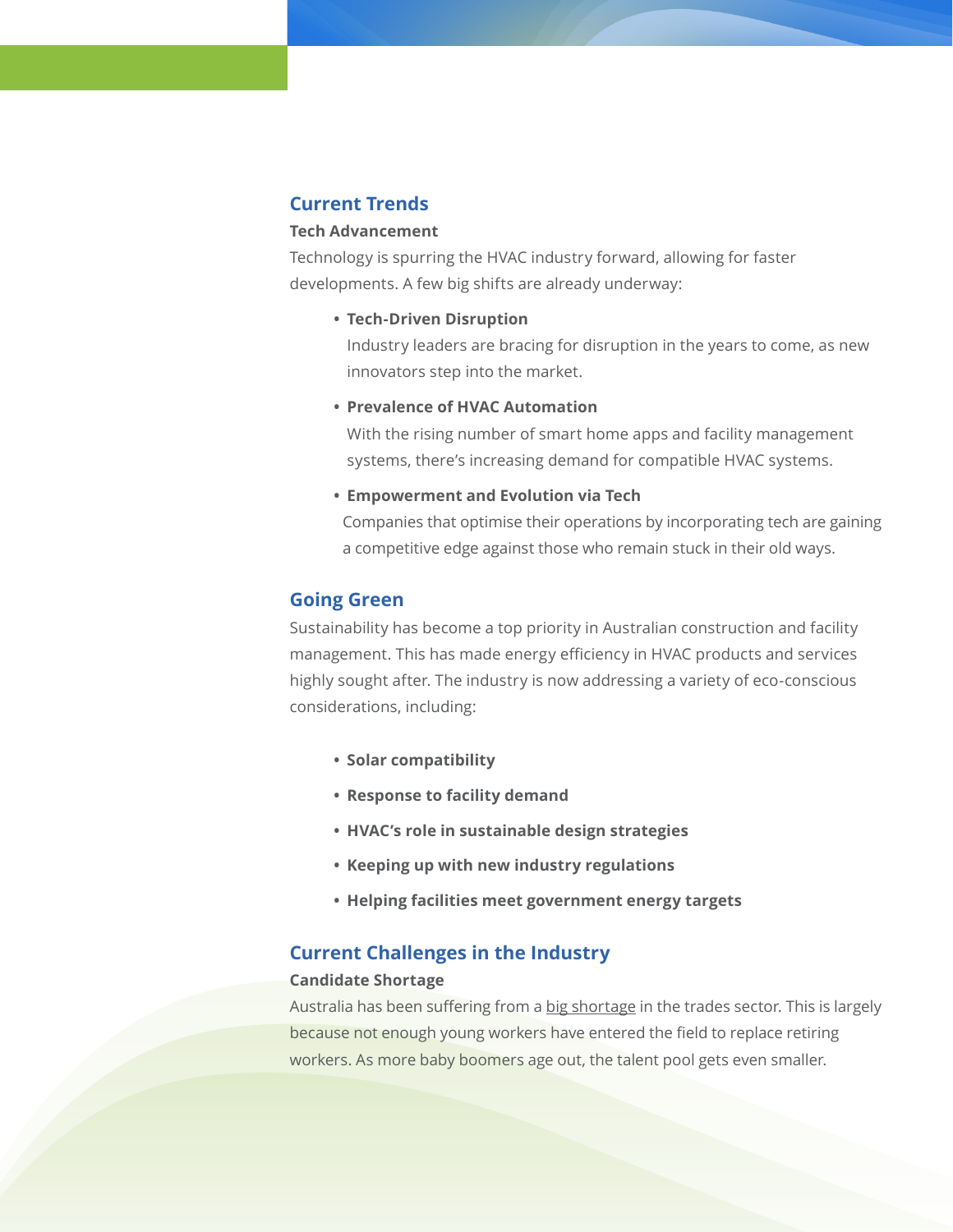Industry leaders are pushing to remedy this by offering more apprenticeships, starting campaigns to encourage trades education, and lobbying the government to expand the TAFE program.

#### **Attracting Women to the Workforce**

The aforementioned labour shortage is only exacerbated by the fact that women are scarce in the trades. This means that HVAC and the other trades aren't appealing to half of Australia's working population, leaving a huge resource untapped.

The industry can relieve some of its labour pressures by attracting women to HVAC roles. More needs to be done to show women that HVAC offers interesting, valuable careers with a welcoming work environment.

#### **Appealing to School-Leavers**

The current culture has made it so that when youths graduate from high school, they often feel like attending university is the only way to get an education and prepare themselves for a successful future. Many don't even realise that not only is the HVAC industry a promising career option, it's also possible to get started via apprenticeships straight out of high school.

Industry leaders must actively work to raise awareness among youths and present HVAC apprenticeships as viable paths post-graduation.

# **Top Jobs in Demand**

**• Technicians** 

Because of the industry's large growth, HVAC currently needs technicians at all levels, and is willing to pay them well. Sydney especially has a wide number of quality openings for roles in installation and maintenance.

**• Site Managers**

A steep rise in NSW development projects has created a big need for site managers to oversee works. Experienced workers who can take on senior roles are especially in demand, and the high salaries offered can prove it.